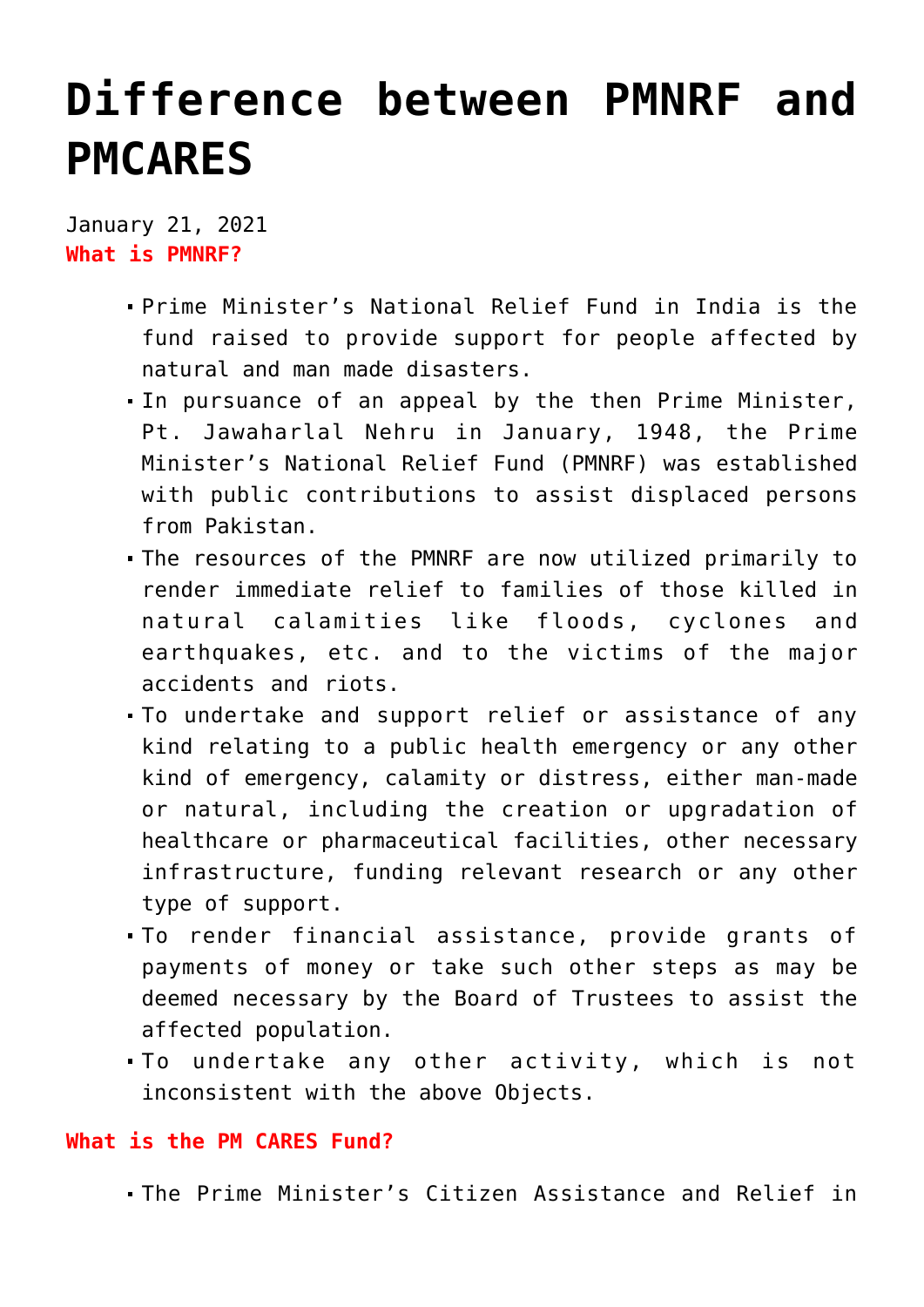Emergency Situations Fund is a public charitable trust.

It has been set up keeping in mind the need for having a dedicated fund with the primary objective of dealing with any kind of emergency or distress situation, like posed by the COVID-19 pandemic, and to provide relief to the affected.

**Differences and similarities between PMNRF and PM CARES Fund**

| Areas of difference | <b>PMNRF</b>                                                                                        | <b>PM CARES Fund</b>                                                                                                                                                                                                            |
|---------------------|-----------------------------------------------------------------------------------------------------|---------------------------------------------------------------------------------------------------------------------------------------------------------------------------------------------------------------------------------|
| Establishment       | It was set up in 1948 with<br>public contributions to<br>assist displaced persons<br>from Pakistan. | PM CARES Fund was created<br>on 27 March 2020,<br>following the COVID-19<br>pandemic in India.                                                                                                                                  |
| Head                | The Prime Minister heads<br>the Prime Minister's<br>National Relief Fund.                           | The Prime Minister is<br>Chairperson (ex-officio)<br>of the PM CARES Fund and<br>Minister of Defence,<br>Minister of Home Affairs<br>and Minister of Finance,<br>Government of India are<br>ex-officio Trustees of the<br>Fund. |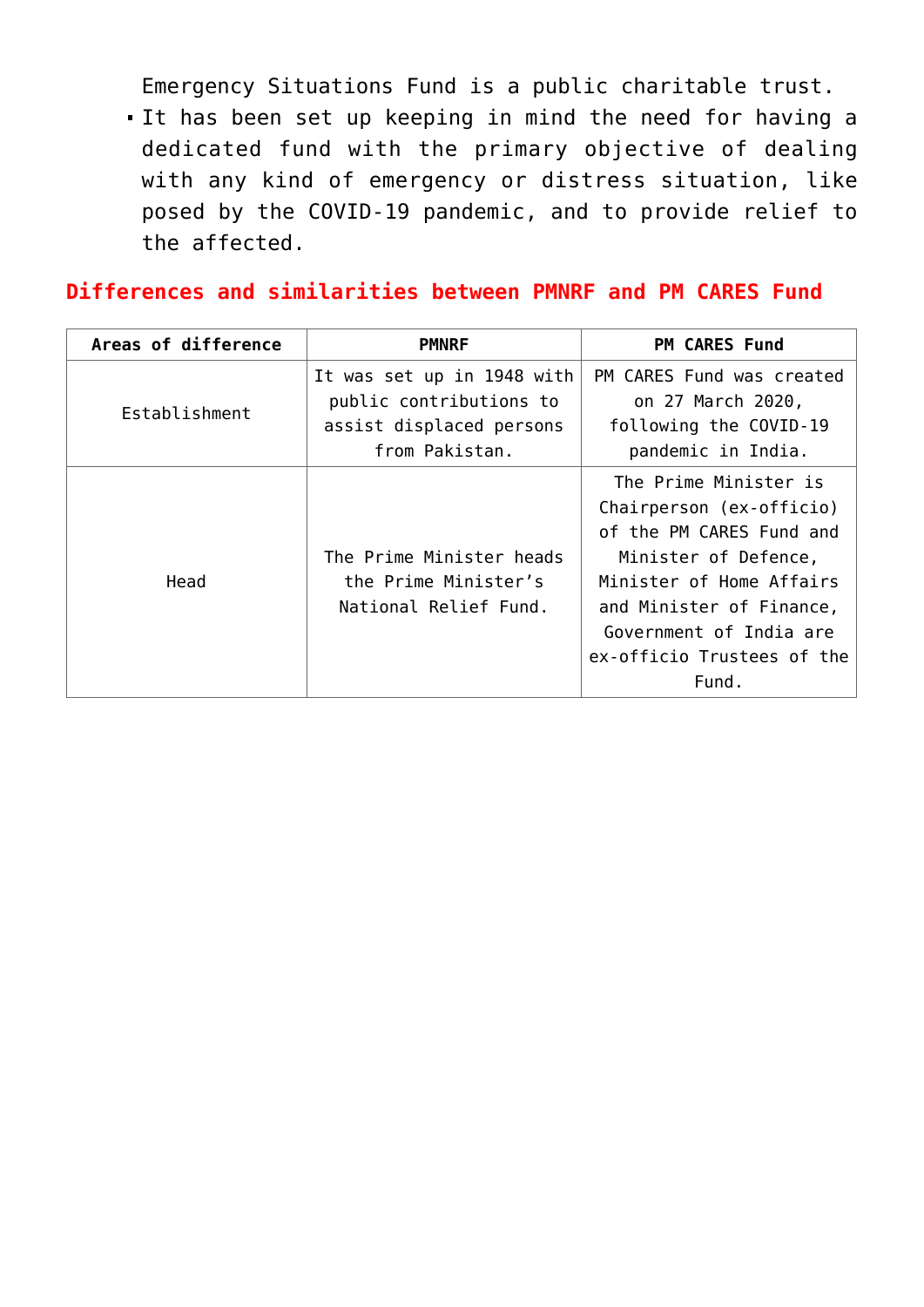| Administration              | The fund is administered<br>on an Honorary basis by<br>Joint Secretary to the<br>Prime Minister as<br>Secretary of the fund.                            | The fund is administered<br>on an honorary basis by a<br>Joint Secretary<br>(Administration) in the<br>PMO as Secretary to the<br>fund, who is assisted on<br>honorary basis by an<br>Officer of the rank of<br>Director/Deputy Secretary<br>(Administration) in the<br>PMO. |
|-----------------------------|---------------------------------------------------------------------------------------------------------------------------------------------------------|------------------------------------------------------------------------------------------------------------------------------------------------------------------------------------------------------------------------------------------------------------------------------|
|                             | He is assisted on Honorary<br>basis by an Officer of the<br>rank of Director.                                                                           |                                                                                                                                                                                                                                                                              |
|                             |                                                                                                                                                         | The Prime Minister's<br>Office provides such<br>administrative and<br>secretarial support to the<br>Trustees for the<br>management and<br>administration of the<br>Trust, as may be required<br>by the Trustees.                                                             |
| Disbursement of the<br>fund | The disbursement out of<br>the fund is made at the<br>discretion of the Prime<br>Minister, and in<br>accordance with the Prime<br>Minister's directions | The Trustees of the PM<br>CARES Fund have powers to<br>formulate rules/criteria<br>for carrying out any of<br>the Objectives of the<br>Trust.                                                                                                                                |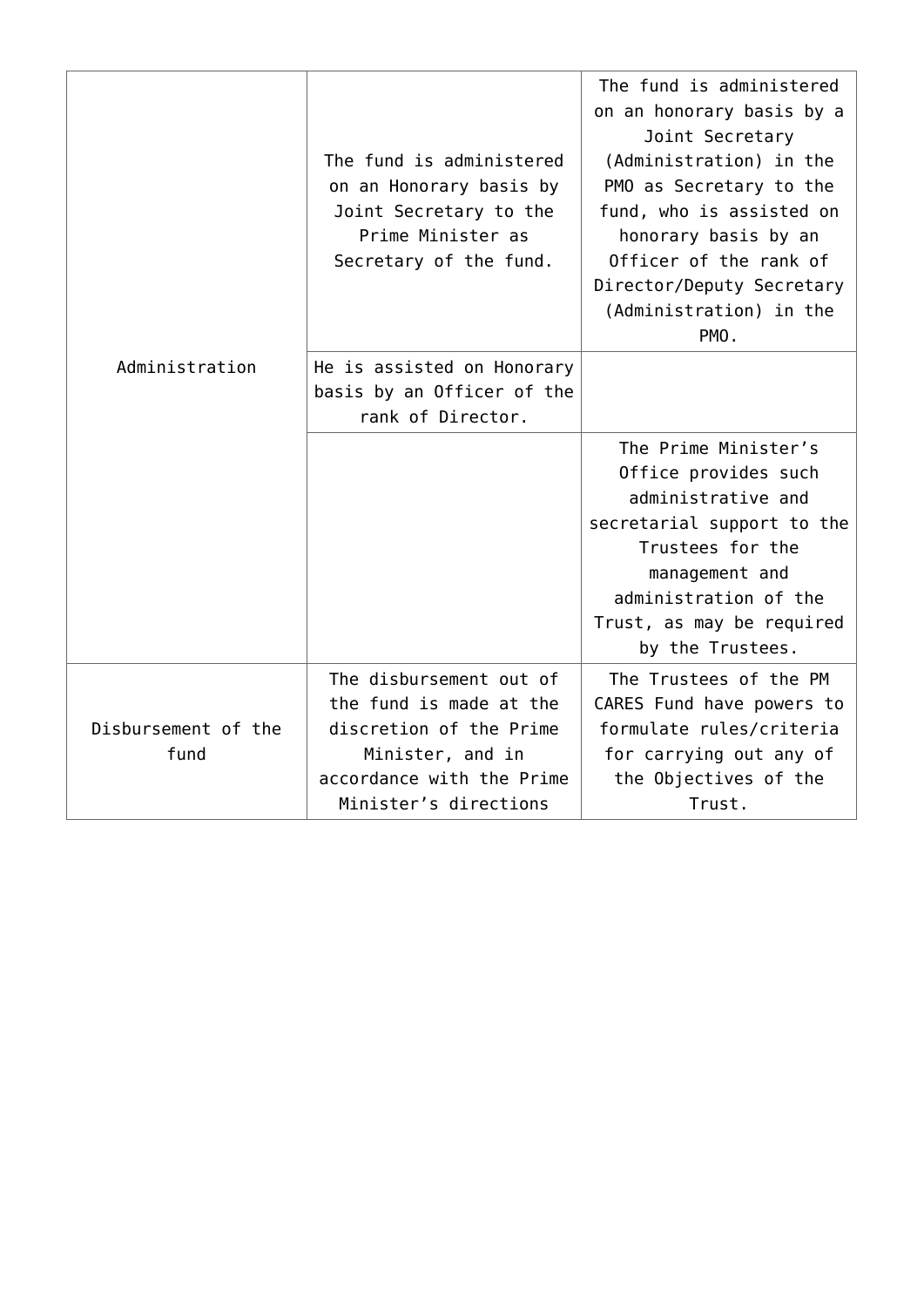| Donations/contributions | PMNRF accepts only<br>voluntary contributions by<br>individuals and<br>institutions.                                                                            | PM CARES Fund accepts<br>voluntary contributions by<br>individuals/organizations<br>as well as contributions<br>as part of CSR from<br>Companies/Public Sector<br>Undertakings (PSUs).                       |
|-------------------------|-----------------------------------------------------------------------------------------------------------------------------------------------------------------|--------------------------------------------------------------------------------------------------------------------------------------------------------------------------------------------------------------|
|                         | Contributions flowing out<br>of budgetary sources or<br>from the balance sheets of<br>the Public Sector<br>Undertakings are not<br>accepted.                    | However, contributions<br>flowing out of budgetary<br>sources of the PSUs are<br>not accepted.                                                                                                               |
|                         | Donations in foreign<br>currency may be made to<br><b>PMNRF</b>                                                                                                 | It is also exempt from the<br>Foreign Contribution<br>(Regulation) Act, 2010,<br>and accepts foreign<br>contributions                                                                                        |
| Legal framework         |                                                                                                                                                                 | PM CARES Fund has been<br>registered as a Public<br>Charitable Trust. The<br>trust deed of PM CARES<br>Fund has been registered<br>under the Registration<br>Act, 1908 at New Delhi on<br>27th March, 2020.  |
| Audit                   | The PMNRF is audited by an<br>independent auditor<br>outside the Government. At<br>present, Sarc &<br>Associates, Chartered<br>Accountants are the<br>auditors. | PM CARES Fund is audited<br>by an independent auditor.                                                                                                                                                       |
|                         |                                                                                                                                                                 | Trustees of the Fund<br>during the 2nd meeting<br>held on 23.04.2020 decided<br>to appoint M/s SARC &<br>Associates, Chartered<br>Accountants, New Delhi as<br>the auditors of PM CARES<br>Fund for 3 years. |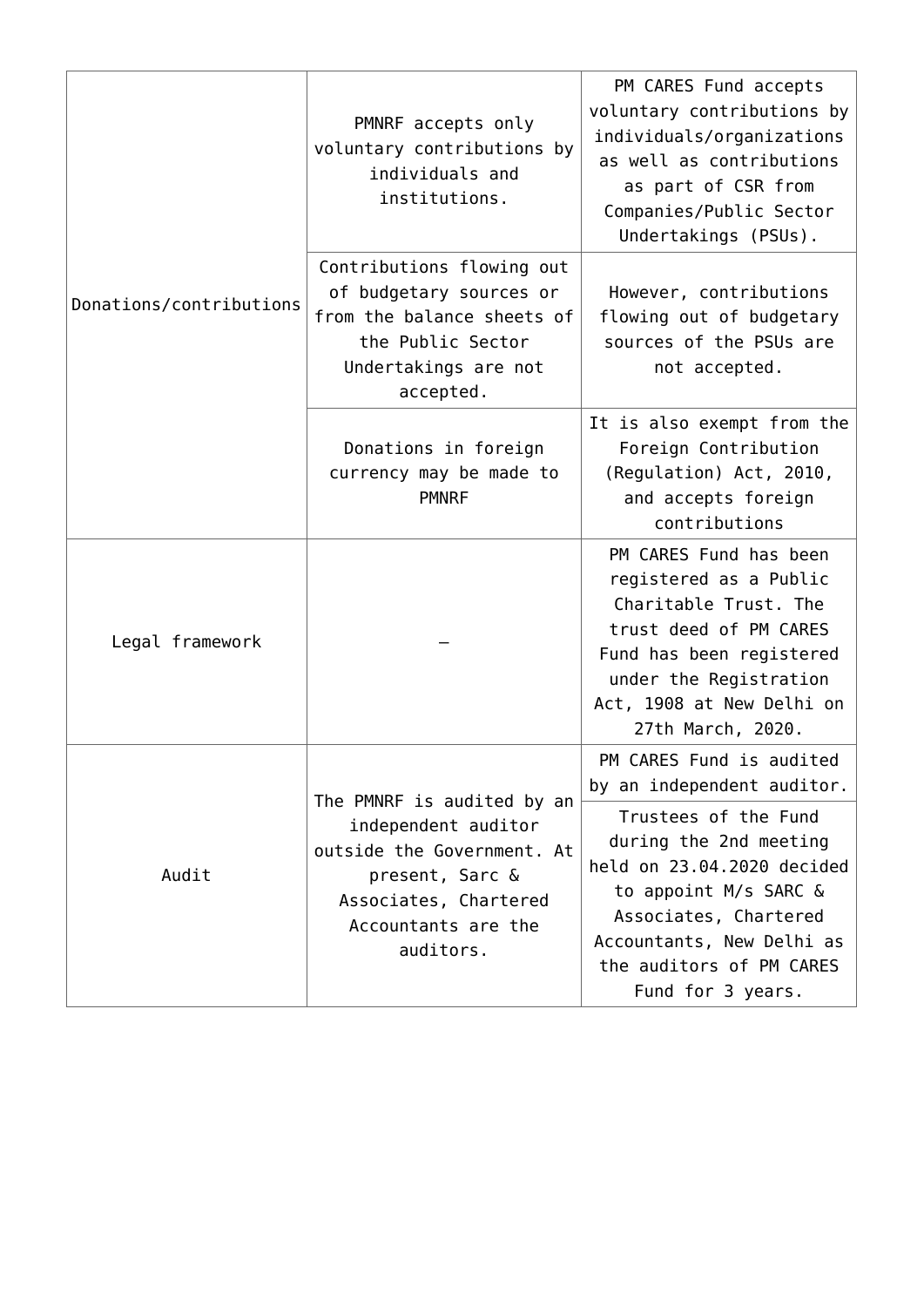| Tax benefits   | This fund is exempted from<br>Income Tax under Section<br>$10(23)(c)$ .                                                                                                                                                                                                 | All contributions towards<br>the PM CARES Fund are 100%<br>exempt from Income Tax<br>under Section $80(G)$ of the<br>Income Tax Act, 1961 for<br>those who opt for the old<br>tax slabs. |
|----------------|-------------------------------------------------------------------------------------------------------------------------------------------------------------------------------------------------------------------------------------------------------------------------|------------------------------------------------------------------------------------------------------------------------------------------------------------------------------------------|
|                | All contributions towards<br>the PMNRF are exempted<br>from Income Tax under<br>Section $80(G)$ .                                                                                                                                                                       | The fund is exempted from<br>paying Income Tax as per<br>Section $10(23)(c)$ of<br>Income Tax Act, 1961                                                                                  |
| CSR activities | The facility of getting<br>uncapped corporate<br>donations is not available<br>to the PMNRF or the Chief<br>Minister's Relief Fund in<br>states. In fact, the<br>previous CSR guidelines<br>restricted the use of<br>corporate donations to<br>fund government schemes. | Companies donating to the<br>PM Cares Fund are allowed<br>to earmark their<br>contribution under the<br>Corporate Social<br>Responsibility (CSR).                                        |